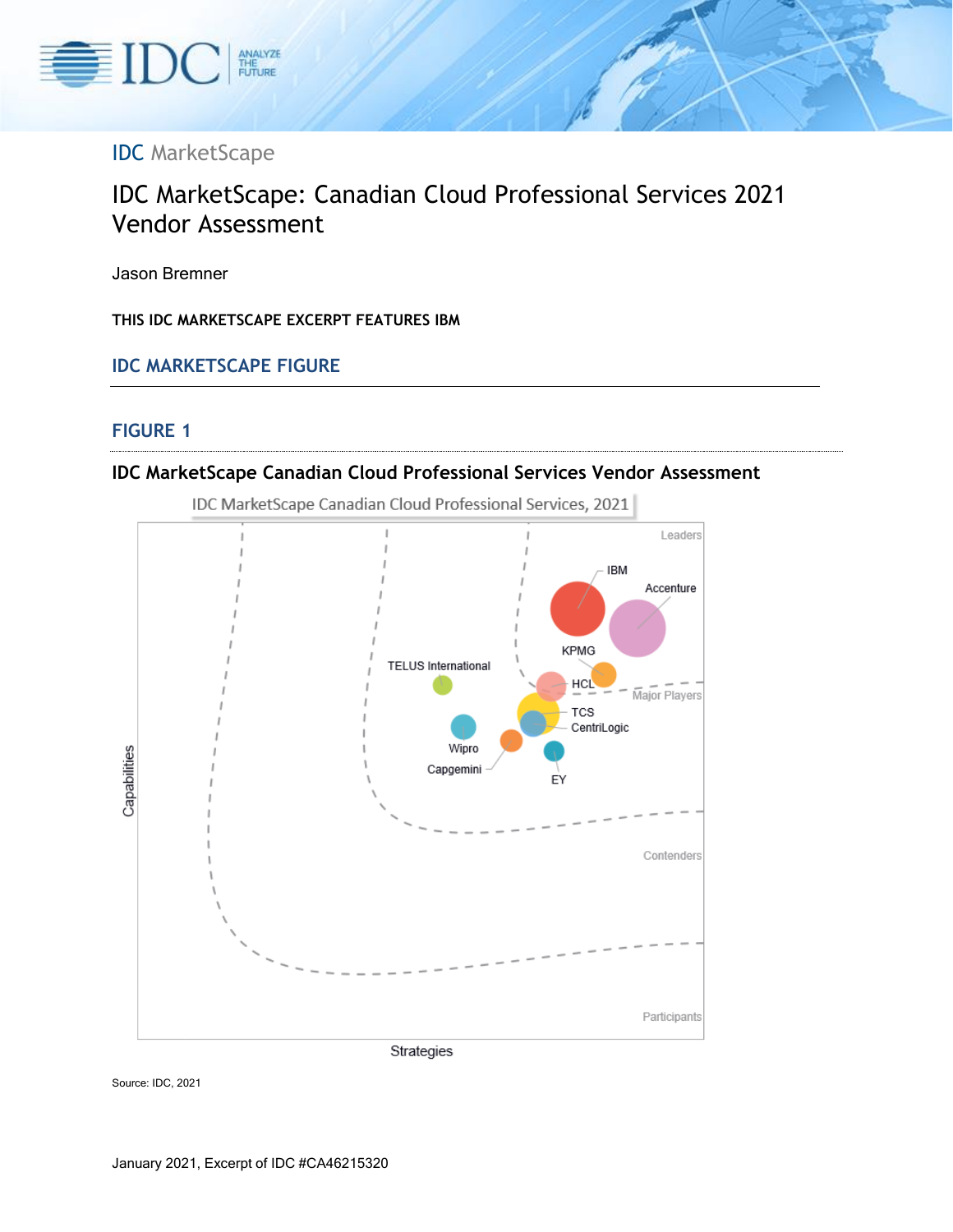Please see the Appendix for detailed methodology, market definition, and scoring criteria.

### **IN THIS EXCERPT**

The content for this excerpt was taken directly from IDC MarketScape: Canadian Cloud Professional Services 2021 Vendor Assessment by Jason Bremner (Doc # CA46215320). All or parts of the following sections are included in this excerpt: IDC Opinion, IDC MarketScape Vendor Inclusion Criteria, Advice for Technology Buyers, Vendor Summary Profile, Appendix and Learn More. Also included is Figure 1.

### **IDC OPINION**

This IDC study represents a vendor assessment of IT services firms providing cloud professional services in the Canadian market through the IDC MarketScape model. It covers a variety of vendors including global systems integrators and Canada-based firms. This research is a quantitative and qualitative assessment of many characteristics that buyers consider when selecting a cloud professional services provider. More Canadian organizations are adopting and expanding the use of cloud services than ever before to build infrastructures that support digital operations. A component of this evaluation is the inclusion of the perceptions of 294 IT buyers from organizations of both the key characteristics and the capabilities of the provider evaluated. The IT buyers were sampled from organizations with more than 100 employees across Canada and a cross section of industries in March 2020. Key findings from the evaluation include:

- Vendors are using similar strategies to grow their cloud practices. All are investing in employee development, increasing their consulting staff, and leveraging cloud-native technologies and methodologies. Many are expanding their capabilities via acquisition in Canada and globally. The resulting effect for IT buyers can be hard to distinguish between vendors when selecting a provider for a project. As such, IDC advises IT buyers to add new insights to your vendor selection process. Use this IDC MarketScape as a tool not only to short-list vendors that appear to meet your needs but also to investigate how a vendor is building on the strengths identified and how it is addressing its challenges.
- There are many vendors active in the cloud professional services space in Canada today. This IDC study assessed vendors that met the four inclusion criteria noted in the IDC MarketScape Vendor Inclusion Criteria section. However, there are many more vendors that IT buyers may wish to consider when procuring cloud professional services as an individual vendor may have the specific expertise required for the project. Some of them are listed in the Vendors to Watch section of this study. IDC advises IT buyers to balance their requirements for best-of-breed expertise and general expertise when selecting a cloud professional services provider. Having a clear cloud strategy and road map for digital transformation (DX) will help decision making on this issue.

### **IDC MARKETSCAPE VENDOR INCLUSION CRITERIA**

The scope of this IDC MarketScape includes providers that offer project-based IT services that support clients' use of private and hybrid cloud computing environments and public cloud services, specifically infrastructure as a service (IaaS) and platform as a service (PaaS). IDC considered more than 35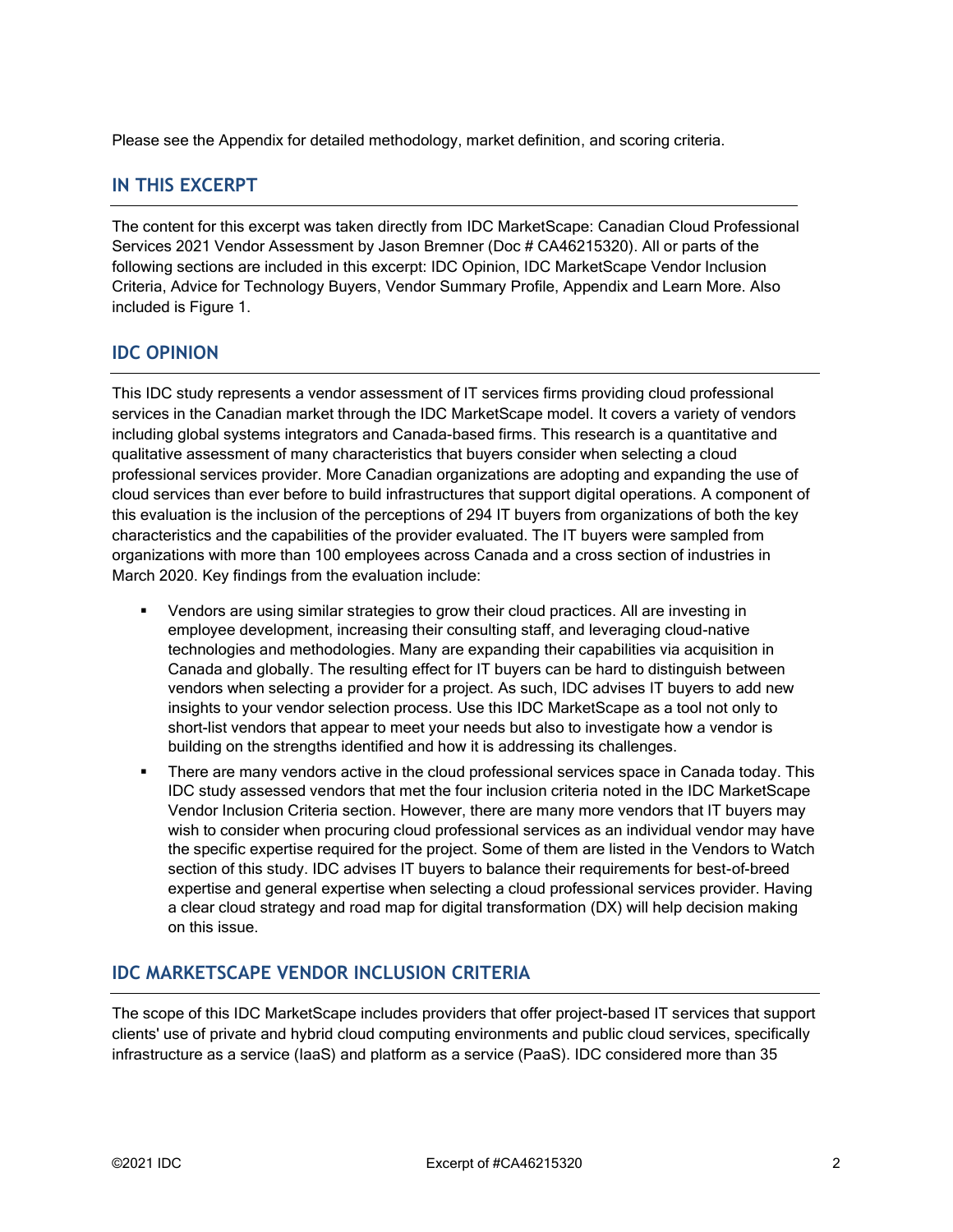vendors of such offerings in Canada to be included in this IDC MarketScape. For inclusion in this IDC MarketScape, the vendor had to meet four criteria:

- Should be listed as having official consulting and/or integration partner status in the online partner directory of one or more of the following public cloud service providers: Amazon Web Services (AWS), Microsoft Azure, Google Cloud Platform (GCP), and IBM Cloud.
- Have an active Canadian go-to-market presence for cloud professional services (i.e., project based).
- **Earn more than C\$10 million in revenue annually from cloud professional services from** Canadian clients.
- **■** Have a minimum of 50 full-time, billable resources for cloud professional services located in Canada and serving Canadian clients.

### **ADVICE FOR TECHNOLOGY BUYERS**

The year 2020 is history and its historical significance will be felt for many decades to come. The COVID-19 pandemic revealed that organizations that had moved early into digital transformation to deliver digital products and services or use digital processes fared much better in the economy than their peers that shifted slowly to digital. In the early days of the pandemic, IDC found that public cloud adoption had become mainstream after years of growing adoption. In March 2020, IDC surveyed Canadian organizations (with more than 100 employees) and found half of them had adopted PaaS and one-third of them had adopted IaaS. The pandemic drove new adoption of cloud services to ensure organizations' applications and data were accessible anytime and anywhere in a secure and scalable manner. In September 2020, IDC asked Canadian organizations how had their cloud strategy changed because of COVID-19 and found 35% of them were moving applications to the cloud for better security and reliability, 28% of them were investing in cloud data management for enhanced utility and insight, and 26% of them were using cloud as a platform for digital innovation.

While cloud adoption has steadily grown, cloud maturity among Canadian organizations has not kept pace. At the beginning of the pandemic, 52% of Canadian organizations with more than 100 employees were still in the two lowest levels of IDC's cloud maturity model, 26% had matured to the third level (out of a total of five levels), and 22% had achieved the highest two levels. Interestingly, since IDC started monitoring cloud maturity among Canadian organizations in 2014, 40–50% of Canadian organizations consistently aspired to reach the highest levels of cloud maturity in three years. However, they never achieved their aspirations. IDC believes major factors underlying this situation were internal cloud skills and technical debt of IT investments. Before the pandemic, IDC's research found that roughly one in three Canadian organizations with more than 500 employees had strong internal skills in assessing which workloads to move to the cloud, skills in migrating those workloads to the cloud, and managing those cloud workloads effectively. In addition, technical debt of refactoring or re-architecting enterprise workloads for cloud deployment often prevented organizations from moving to the cloud.

The COVID-19 pandemic revealed the need for a digital infrastructure that is the underlying platform for all IT and business automation initiatives. The emerging digital infrastructure ecosystem, increasingly built on a cloud foundation, focuses on ensuring ever faster delivery of innovative infrastructure hardware, software, resource abstraction, and process technologies to support the development and continual refinement of resilient digital services and digital experiences. Digital infrastructure includes the assets/resources that enable the shifting of applications and code for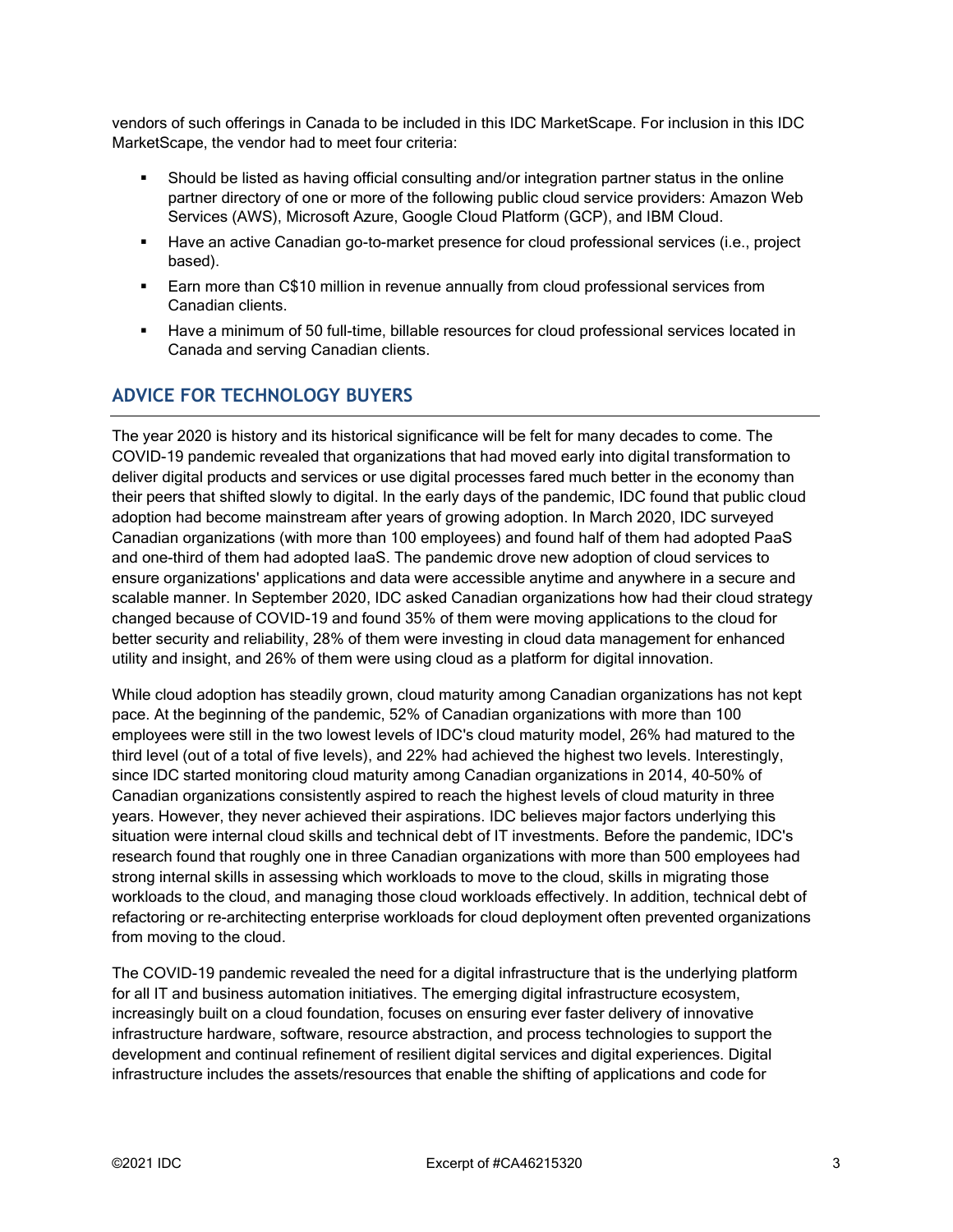enhancing customer experiences (CXs), embedding intelligence/automation into business operations, and supporting ongoing industry innovation at edge locations that link back to centralized datacenters owned by enterprises or cloud providers.

Because of the acceleration of cloud adoption, and the scarcity of strong, internal cloud skills among most organizations, IDC is seeing continued use of external professional service providers to augment internal skills as Canadian organizations move to the cloud. Among organizations that had adopted PaaS or IaaS as of March 2020, 67% of them had used cloud professional services within the previous 24 months. IDC believes the high rate of using external cloud consultants will continue in 2021 and beyond. To better inform sourcing decisions of services firms active in the cloud market in Canada, IDC has used its IDC MarketScape methodology to provide detailed insights of prospective suppliers to support our clients' sourcing decisions.

# **Determine Your Cloud Maturity**

Given the acceleration in cloud adoption and broader usage, and the level of cloud maturity among Canadian organizations, IDC recommends that organizations determine their cloud maturity and their digital strategy, and supporting cloud strategy, when evaluating cloud professional services firms. What skills do you have, and what do you need to execute your strategy? Organizations that have yet to move to the cloud can still be successful and accelerate their journey by learning from pitfalls experienced by early adopters. Organizations that have stalled in their maturity can jump-start their journeys by focusing on the obstacles to cloud maturity — and select the right professional services provider to assist them in overcoming those obstacles.

IDC uses a five-level maturity model (called an IDC MaturityScape) to represent the progression an organization goes through in terms of adopting and mastering a technology or process. The IDC MaturityScape for cloud aims to assist organizations in realistically appraising their current capabilities, articulating reasonable short- and long-term goals, identifying their gaps, and beginning an action plan for change. The IDC MaturityScape for cloud outlines cloud computing across five stages, from ad hoc to optimized. In summary, the key characteristics of each stage are:

- Ad hoc (exploratory clouds): Individual development and line-of-business (LOB) teams experiment with cloud. Shadow IT reigns supreme with inconsistent approaches to security, information management, and governance.
- **Opportunistic (collaborative standardization):** Cloud leaders begin to collaborate and learn from one another, formalize best practices, and develop frameworks for implementing enterprise-scale hybrid multicloud architectures.
- **EXEDEBED FEE ADIES IN A REPORT ADIOES 12 ADDED Repeatable (agglity of automated** availability of automated cloud resources and services enable developers and LOB teams to execute more rapidly and cost effectively.
- **Managed (industrial clouds):** Mission-critical workloads and applications are increasingly implemented using cloud platforms and services. Workload portability increases while end users enjoy consistent experiences across applications.
- **•** Optimized (innovation and transformation): Organizations' cloud strategies and policies are consistently defined and implemented, resulting in more robust and flexible IT availability and lower costs and risks.

As organizations progress up the maturity scale, they should address the four critical dimensions that lead to successful progression. IDC believes that failure to satisfactorily address all four dimensions is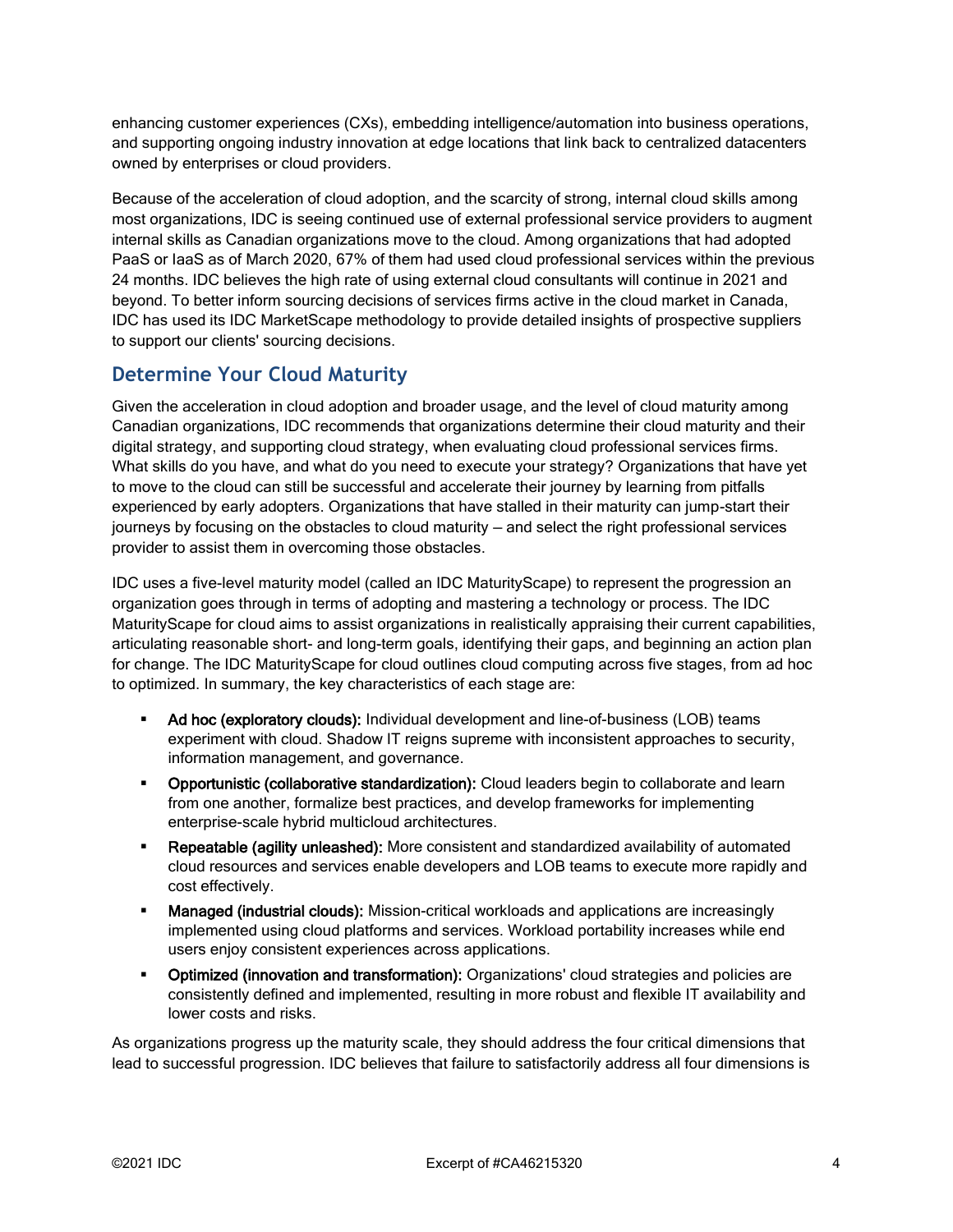why many Canadian organizations have seen their cloud maturity stall. Selecting the right cloud professional services provider can help pinpoint the obstacles to overcome and accelerate your journey. The four critical dimensions are:

- Vision: This dimension considers the importance of cloud strategy, leadership, and risk management as organizations transition to a cloud-first approach that serves the business. This requires a long-term view and understanding of an organization and its objectives, opportunities, and challenges; this includes executive sponsorship and organizational responsibility for control of spending.
- **Technology:** This dimension describes how organizations should mature their approach to IT infrastructure, security, and IT automation to ensure increasing value from cloud investments.
- **People:** This dimension includes skills and training and self-service empowerment in the entire organization, not just IT. Importantly for cloud, this dimension also includes competencies in partner and vendor governance.
- **Process:** This dimension defines the evolution of controls/governance, data/information management, and cloud service provider contract management as they become more institutionalized and automated with increasing maturity in cloud adoption.

Working with the right professional service provider can help identify specific obstacles and remedy them through specific actions or decisions based on the provider's experience with other clients. For example, the provider can help identify how cloud impacts your organization's operating model, devise a manageable sequence to migrate applications or workloads to the cloud, determine the impact on security and compliance from the cloud investment, or help establish a cloud center of excellence to bring internal expertise together.

# **Future of Cloud Is Hybrid**

As digital infrastructure becomes a driving force that shapes IT investments, organizations are reminded that the shift to cloud will encompass a hybrid cloud model based on experiences of early adopters and product road maps of leading vendors. The concept of distributed cloud computing is becoming more real in the form of products from a majority of public cloud providers. They are making it easier to migrate workloads from one cloud deployment model to another. In addition, IT budget intentions of Canadian organizations are planning for different cloud deployments for years to come. In 2020, 20% of Canadian IT budgets were allocated to public cloud deployments, 14% of budgets were allocated to in-house private cloud, and 13% of budgets were allocated to hosted private cloud. In 2022, 29% of budgets will be allocated to public cloud deployments, 13% to in-house private cloud, and 15% to hosted private cloud deployments. The budget intentions reinforce that Canadian organizations recognize the future of cloud is hybrid.

Since the future of cloud will be hybrid cloud for most organizations, IDC advises buyers to consider the hybrid cloud capabilities of professional services firms they are evaluating. Furthermore, this advice extends to the professional service firm's capabilities around multiple cloud technology stacks such as AWS, Microsoft Azure, Google Cloud, IBM Cloud, and VMware.

# **Size Is Important But Bigger Is Not Necessarily Better**

This IDC MarketScape examined a broad range of providers addressing the cloud professional services needs of enterprise customers. IDC could have assessed many more providers as there are many firms in Canada providing cloud professional services, but they did not meet our revenue and employee size thresholds to be included. IDC interviews with the vendors and IT buyers indicate many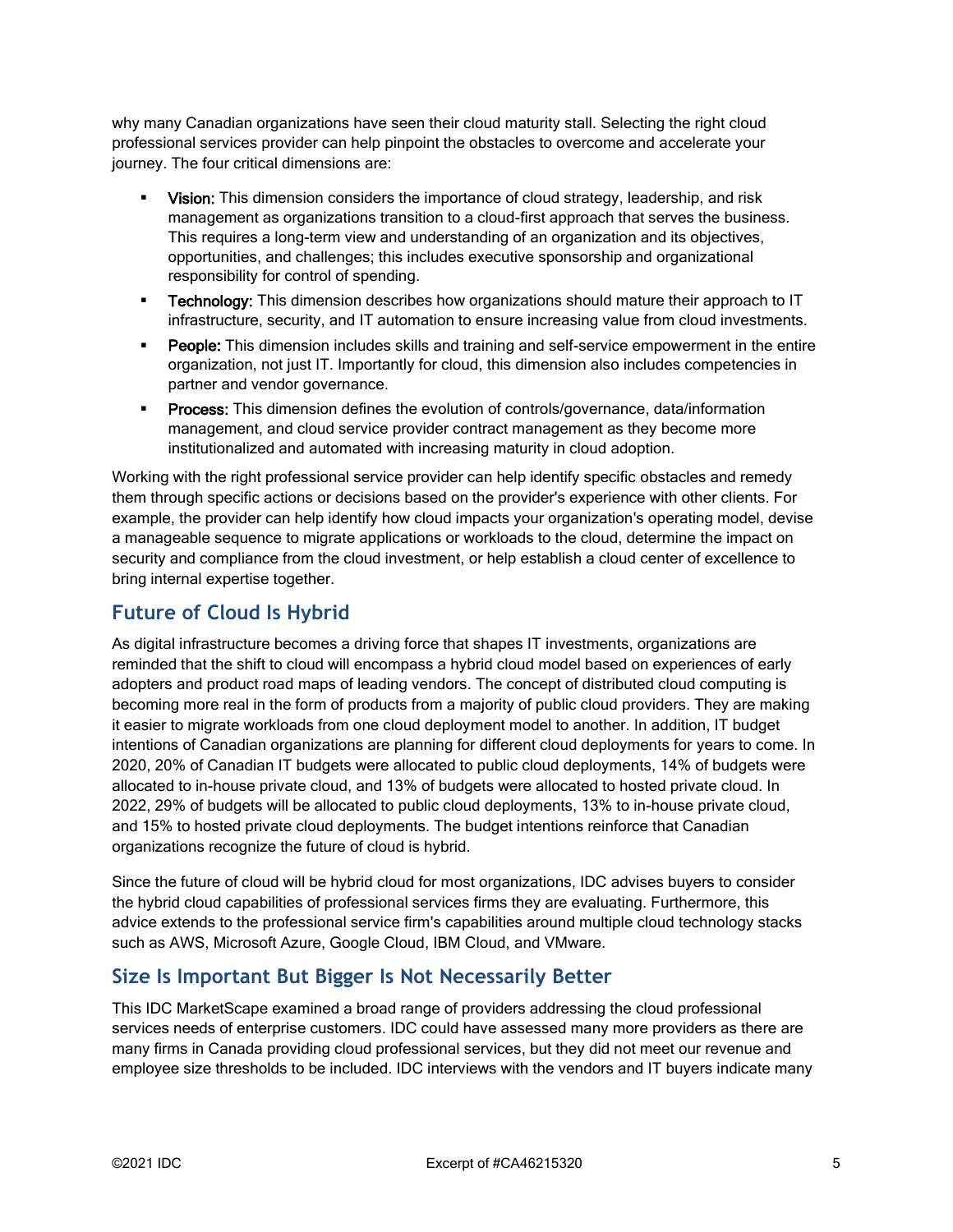of those vendors have strong capabilities. IDC advises prospective customers to prioritize their requirements and consider several (or more) of the providers of varying sizes able to meet their requirements in terms of service delivery, ability to grow with you, relationship management, and cost constraints. Find the right provider that fits your requirements and culture. See the Vendors to Watch section in this IDC study for a list of additional vendors to consider when procuring cloud professional services.

# **Apply Governance Framework from IT Outsourcing to Cloud Projects**

The gap between traditional consulting and integration projects and ongoing managed service engagements is narrower in cloud services than in the past. A key reason for this is the nature of the cloud technology being delivered as a service on an ongoing basis. As a result, cloud services have similar look and feel as traditional IT managed services. Many organizations do not have a comprehensive cloud strategy and thus grapple with migrating to the cloud — as evidenced by the slow growth in cloud maturity. Organizations that have developed a capability to govern external technology service providers (e.g., IT outsourcers) may be better equipped in preparing to work with cloud professional services providers because they have an understanding of how to work with and leverage the abilities of IT outsourcers. For example, IDC has seen many vendor management teams develop dispute resolution mechanisms for large service contracts and others conduct regular, comprehensive vendor portfolio assessments — both practices that are useful in managing successful, long-term vendor relationships. IDC believes organizations can leverage their experiences from IT outsourcing or learn from their peers — to apply vendor governance frameworks to cloud projects to ensure maximum business value gained during or after cloud projects are complete.

# **Become a Cloud-Native Enterprise**

As enterprises encounter increased demands to digitize both their products and operational processes, they will find it necessary to become primarily producers of software as opposed to consumers of off-the-shelf, packaged software. This transition from being primarily consumers of software to producers of software will require enterprises to make a multitude of cultural, operational, and technical changes to have the capacity to produce software on the scale required to remain competitive with their peers. Furthermore:

- Implement PaaS development tools. Implementing PaaS is a key component of an enterprise's transition to cloud-native development because it provides developers with an integrated platform of infrastructure and software-related components to develop digital solutions. PaaS guides the decision-making process made by developers about the selection of development stacks, as well as compatible tools and services. PaaS also provides developers with self-service access to infrastructure and developer tools.
- Cultivate developer familiarity with cloud-native technologies. The second step for enterprises to become cloud native involves cultivating developer familiarity with microservices, containers, container orchestration frameworks, and other cloud-native technologies. Greater familiarity with these technologies will accelerate cloud maturity and help build cloud-native mission-critical applications.
- Implement DevOps. IDC research found that 30% of Canadian organizations with more than 500 employees had implemented DevOps in 2020, and 35% of them are planning to implement by 2022. This is an important step because cloud-native development requires the automation of processes for provisioning hardware, scaling an application, integrating code changes made by multiple team members into a single codeset, and deploying an application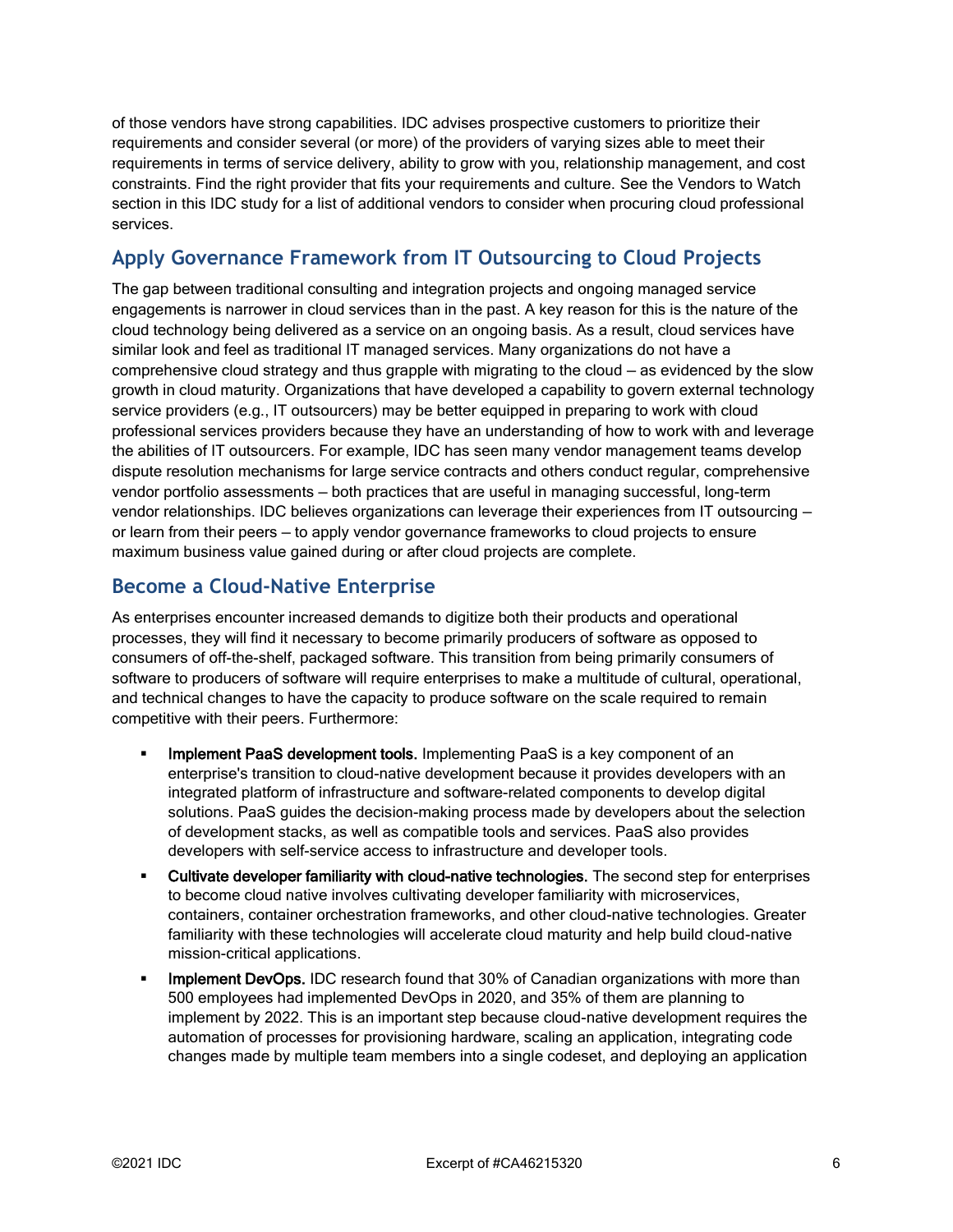to production. DevOps accelerated developer velocity by automating processes that would otherwise need to be executed manually. This greatly impedes working at cloud speed.

**EXECULTIVATE a developer-centric culture.** Cloud-native enterprises are agile and fast because they leverage more people and expertise than traditional application development practices do. Cloud-native enterprises use part-time developers (e.g., data scientists, business analysts, project managers, and other line-of-business staff) to focus on developing software solutions using low-code and no-code developer tools. Part-time developers are encouraged to participate and benefit from oversight and support from the professional development team.

#### **VENDOR SUMMARY PROFILES**

This section briefly explains IDC's key observations resulting in a vendor's position in the IDC MarketScape. While every vendor is evaluated against each of the criteria outlined in the Appendix, the description here provides a summary of each vendor's strengths and challenges. IDC's assessment includes 10 vendors (in alphabetical order): Accenture, Capgemini, CentriLogic, EY, HCL, IBM, KPMG, TCS, TELUS International, and Wipro.

#### **IBM**

IBM is positioned in the Leaders category in the 2021 IDC MarketScape for Canadian cloud professional services providers.

IBM is one of the largest IT and business services firm in Canada. It has more than 5,000 employees in its services units. IDC estimates that approximately 35% of IBM's service revenue is from projectbased services, 50% is from managed services, and 15% is from technology support services. IBM is uniquely positioned in that it is also one of the largest technology solutions providers, with extensive offerings in hybrid cloud (including public cloud), AI and analytics, data management, security, middleware, applications, and systems infrastructure. Based on its solutions and services portfolio, IBM Canada is positioning itself as the digital reinvention partner for enterprises and public sector organizations.

Cloud professional services is core to IBM Canada's positioning as the digital reinvention partner, which is predicated on speeding the client journey to hybrid cloud and multicloud environments, transforming customer experience and business workflows through AI and automation, and enabling cost optimization and risk mitigation in the future IT environment. It has service offerings spanning the cloud journey: advise on cloud, move to cloud, build on cloud, and manage on cloud. IBM is very much focused on modernization as part of reinvention, and IBM has continued to invest in method and toolkit improvements to bring IBM Cloud Garage and IBM method and tool evolution to the new IBM Garage Method for Cloud, combining third-party and IBM Research tools to further automate its approaches and stay abreast of client needs. Some of the tools are DReaMAdvisor, an AI-based tool for workload optimization strategy and portfolio analysis; CF Discovery Module for discovery of services running on Cloud Foundry; various code analysis tools; and Red Hat Application Migration Toolkit for replatforming to OpenShift Container Platform. Approximately 35% of IBM's services revenue comes from cloud professional and cloud-managed services.

IBM brings deep capabilities to the Canadian market in terms of personnel and investments. IBM has built practices around Microsoft Dynamics, Microsoft Azure, and Google Cloud — as well as IBM Cloud and Red Hat. Each of these practices have dedicated, certified resources in Canada and globally. IBM has more than 100,000 service practitioners with the cloud skills considered for this IDC study, with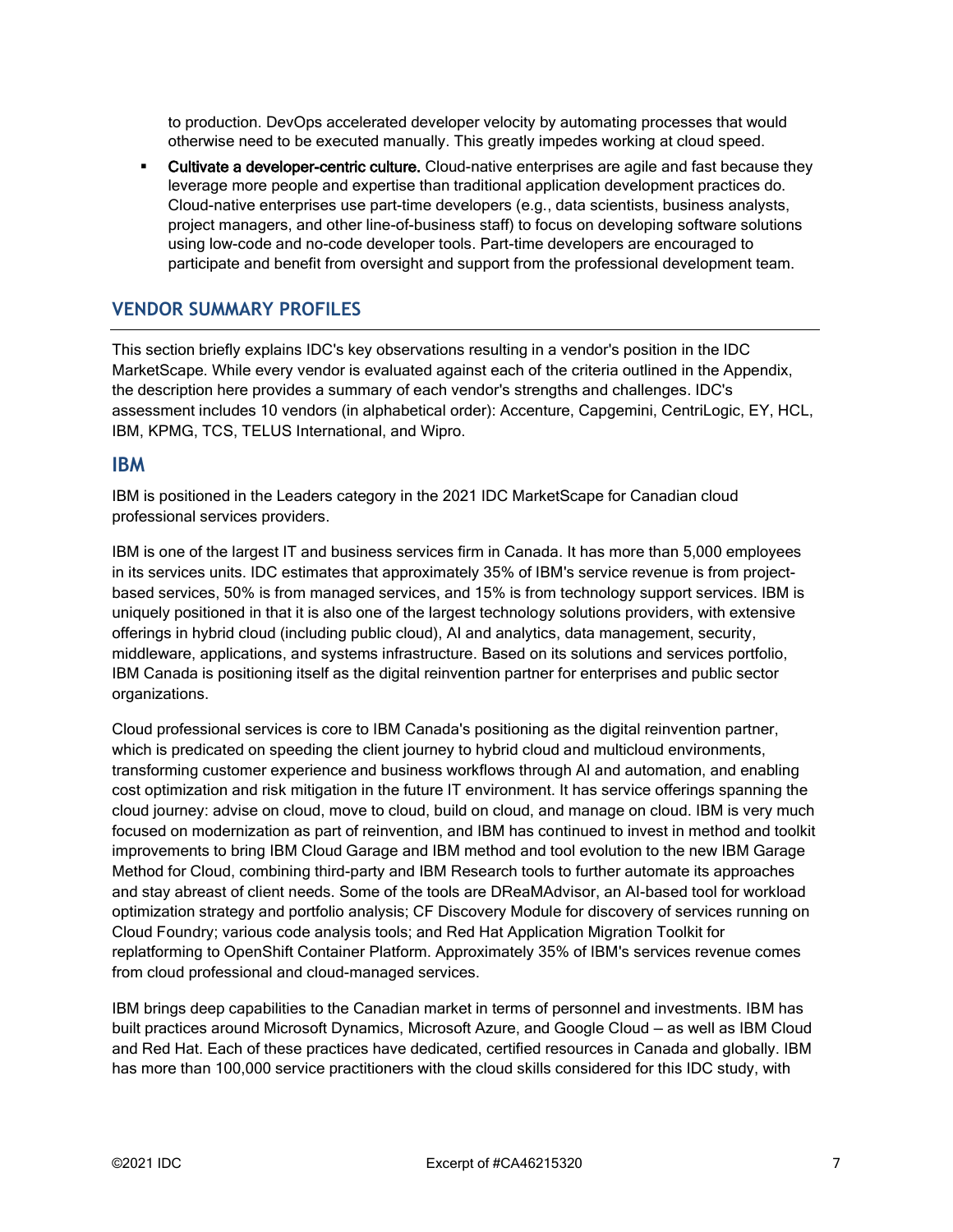more than 30,000 of them certified on one or more of the major platforms — including more than 7,000 on non-IBM cloud technologies. IDC estimates that IBM has more than 400 resources in Canada certified on Microsoft, AWS, and Google Cloud solutions. In addition to some of the consulting tools previously mentioned, IBM has investments in Canadian delivery centers in Gatineau (for cloud modernization), Montreal (for cloud-native development, AI, and cloud applications), Halifax (for nearshore delivery), and Regina (for infrastructure and application services). IBM also offers managed services to further support clients, including cloud applications, DevOps, multicloud, security and resiliency, and managed infrastructure as a service for clients using a hybrid cloud infrastructure model.

IBM's overriding differentiation in cloud professional services is that it is the only services firm that has a public cloud (i.e., IBM Cloud); an open, multicloud container platform (i.e., Red Hat OpenShift); and automation tools for application development and infrastructure (i.e., Ansible Automation Platform). The cumulative cloud expertise of these technologies, plus the consulting and integration methodologies that can be applied to cloud technologies from other providers, yields a level of cloud expertise that benefits clients on their reinvention journey. IBM also is differentiated by its scale in Canada, with services capabilities stretching from coast to coast. Finally, IBM differentiates itself with its deep understanding of legacy application operations and the know-how to rehost, refactor, and rearchitect them for hybrid cloud.

In the professional services space, IBM is positioning itself as a hybrid and multicloud services integrator that enables clients to build secure, scalable, and resilient IT environments that leverage open, cloud-native technologies and modernized enterprise assets that power digital reinvention. IBM's value proposition is that it has depth of experience and capabilities in Canada to be an enterprise organization's trusted partner to guide the journey to the cloud and help the organization manage the journey in the future.

#### *Strengths*

IBM's strategy for cloud professional services is well aligned to the Canadian market. IBM has made investments in Canadian delivery centers, including lower-cost nearshore facilities to round out its three-tier delivery model. Its employee strategy to recruit, develop, and mentor employees on its proprietary technologies as well as certifications from other cloud providers ensures that it has depth and variety in its cloud resources. Its offering strategy for hybrid/multicloud, cloud-native development, AI, edge, and other emerging technologies meets the current and future needs of Canadian organizations.

IBM Canada's capabilities are well regarded in the market. Owing to its go-to-market investments and messaging, IBM has high levels of market awareness across Canada. The market has a good impression of IBM's employee management in terms of resource availability and managing turnover on projects. IBM is viewed as cost competitive and for delivering value for money on cloud projects. And buyers also perceive IBM as having a good reputation for customer satisfaction, which was reinforced by clients interviewed by IDC.

### *Challenges*

With respect to cloud professional services, IBM is challenged by its global marketing strategy, which must balance promoting its own IBM Cloud solutions while promoting the independence of its services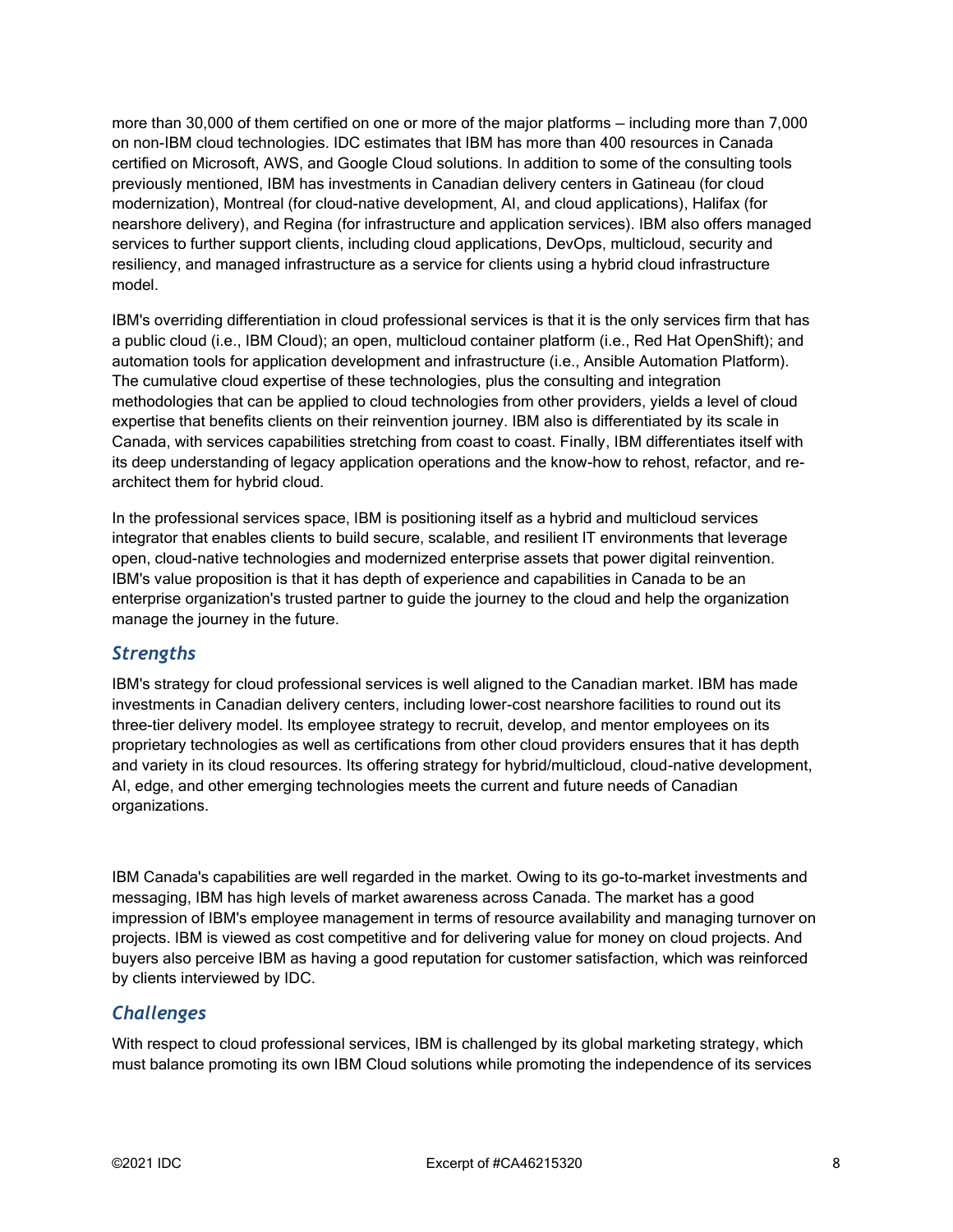around competitor cloud solutions. IBM is also challenged by reports of delivery inconsistency despite its project management and governance processes. In addition, IBM is also challenged by uncertain financial media reports of the company that can influence prospective customers.

#### *Consider IBM When*

Consider IBM when you are an organization wanting to work with a partner with national reach, industry depth, and international capability to support cognitive-driven digital transformation that leverages a hybrid/multicloud model with your existing technology assets as you move to a cloudnative environment.

#### **APPENDIX**

### **Reading an IDC MarketScape Graph**

For the purposes of this analysis, IDC divided potential key measures for success into two primary categories: capabilities and strategies.

Positioning on the y-axis reflects the vendor's current capabilities and menu of services and how well aligned the vendor is to customer needs. The capabilities category focuses on the capabilities of the company and product today, here and now. Under this category, IDC analysts will look at how well a vendor is building/delivering capabilities that enable it to execute its chosen strategy in the market.

Positioning on the x-axis, or strategies axis, indicates how well the vendor's future strategy aligns with what customers will require in three to five years. The strategies category focuses on high-level decisions and underlying assumptions about offerings, customer segments, and business and go-tomarket plans for the next three to five years.

The size of the individual vendor markers in the IDC MarketScape represents the market share of each individual vendor within the specific market segment being assessed.

# **IDC MarketScape Methodology**

IDC MarketScape criteria selection, weightings, and vendor scores represent well-researched IDC judgment about the market and specific vendors. IDC analysts tailor the range of standard characteristics by which vendors are measured through structured discussions, surveys, and interviews with market leaders, participants, and end users. Market weightings are based on user interviews, buyer surveys, and the input of IDC experts in each market. IDC analysts base individual vendor scores, and ultimately vendor positions on the IDC MarketScape, on detailed surveys and interviews with the vendors, publicly available information, and end-user experiences in an effort to provide an accurate and consistent assessment of each vendor's characteristics, behavior, and capability.

### **Market Definition**

Cloud professional services are primarily project-based services that assist customers with planning and implementing a cloud services strategy, which involves deciding how to adopt the use of public clouds, deciding how to build and implement private clouds, or deciding how to use a hybrid of public and private clouds.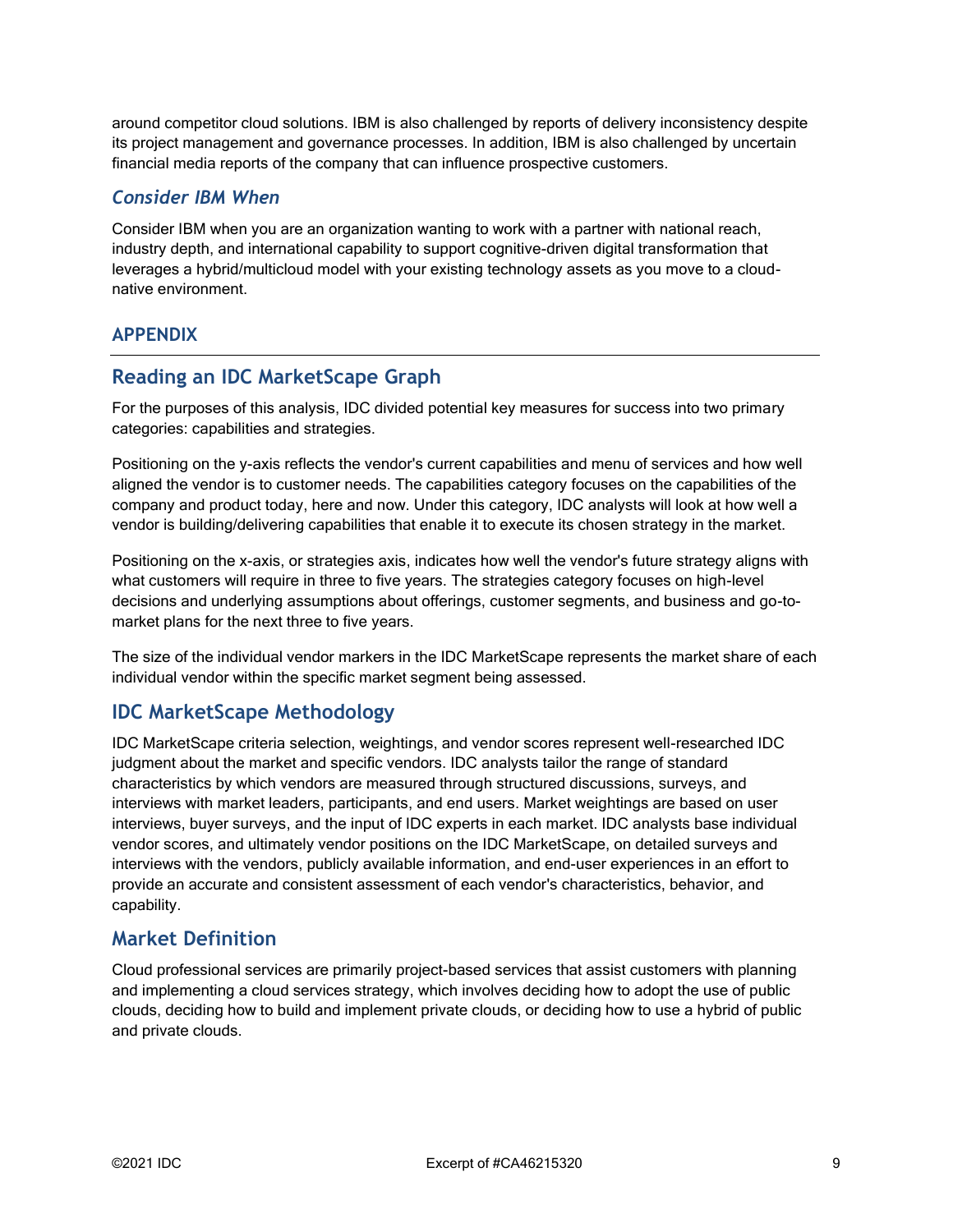Cloud professional services may include assessments and road map development, workshops and accelerators, implementation of pilot programs or other deployments, and proofs of concept. These solution services may also include assistance in implementation or adoption of cloud services such as SaaS, IaaS, or PaaS as well as the integration of these services into the customer's IT environment (whether cloud related or noncloud related).

Note: For this IDC study, only project-based services for PaaS and IaaS are considered for vendor assessments.

The cloud professional services market includes elements from four of IDC's services foundation markets, which are defined in their entirety in *IDC's Worldwide Services Taxonomy, 2019* (IDC #US44916019, March 2019). Some examples of specific cloud professional services are shown in Figure 2.

#### **FIGURE 2**

#### **Examples of Cloud Professional Services**

#### **IT Consulting**

- Maturity assessments
- IT strategic planning
- Support of customer procurement
- Vendor relationship management

#### **Network Consulting and Integration**

Planning, designing, or building LANs/WANs to accommodate cloud services

#### **Systems Integration**

- Migrating and integrating legacy systems or workloads with cloud applications and infrastructure
- Integrating disparate cloud applications, cloud application platforms, or cloud infrastructure with one another (public, private, or hybrid) including multicloud implementations

#### **Custom Application Development**

- Development using cloud application PaaS such as Amazon Web Services, Microsoft Azure, or Jenkins
- Setup of development environment (private cloud)
- Modernization efforts: extracting legacy code (e.g., business logic) and creating legacy executable files

Source: IDC, 2021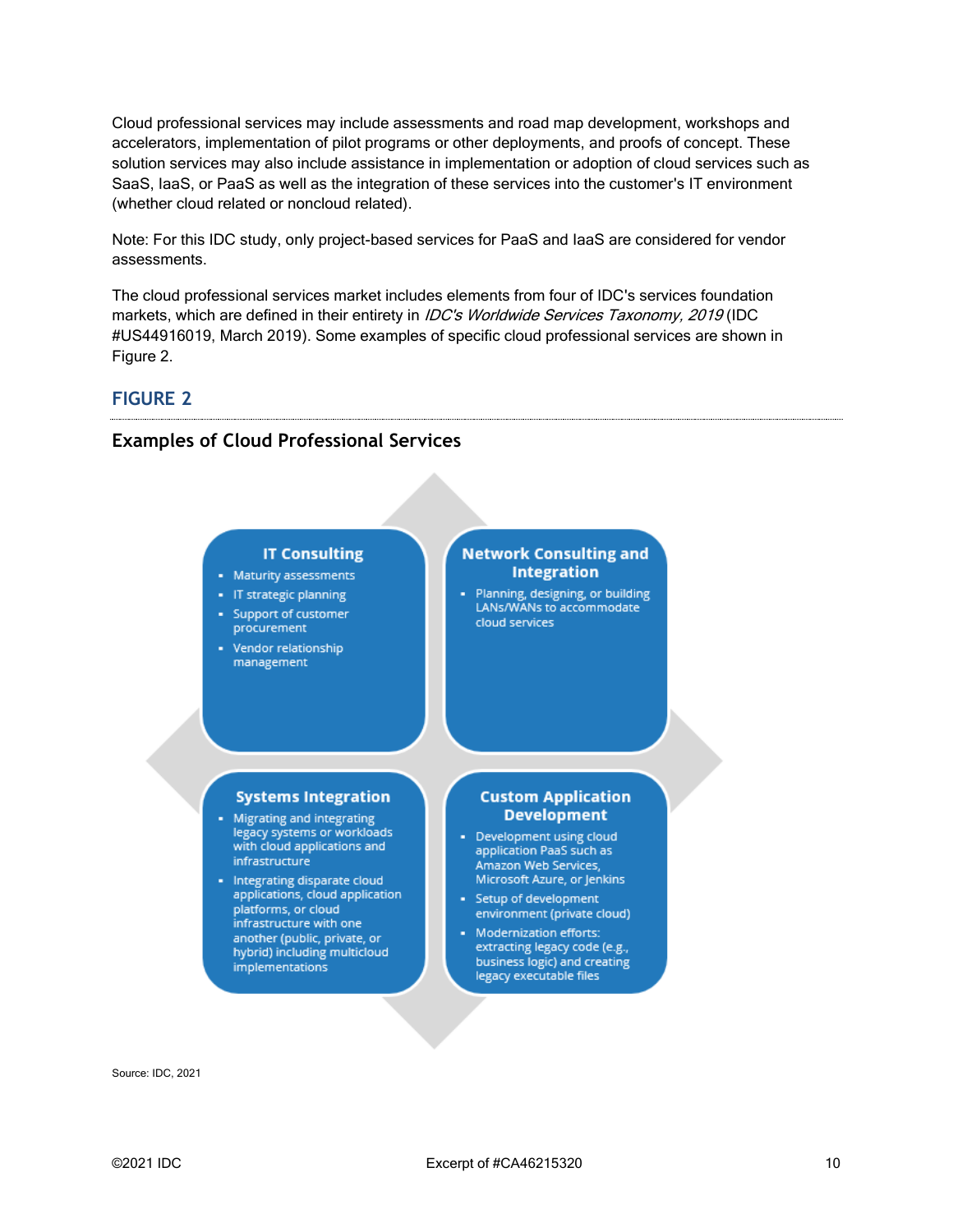#### **LEARN MORE**

#### **Related Research**

- **IDC MarketScape: Canada Salesforce Implementation Services 2020 Vendor Assessment** (IDC #CA46257720, December 2020)
- Future of Digital Infrastructure: Ever Faster Delivery of Reliable Digital Services and Experiences (IDC #US46807920, September 2020)
- The Path Toward a Cloud-Native Enterprise: PaaS, Cloud-Native Technologies, DevOps, and Developer Centricity (IDC #US46538720, June 2020)
- Governing Vendors for Transformation: Getting the Most from Third-Party Relationships (IDC #US46141620, April 2020)
- **IDC MarketScape: Canadian Datacenter Operations and Management Services 2019 Vendor** Assessment (IDC #CA44463419, April 2019)
- *IDC's Worldwide Services Taxonomy, 2019* (IDC #US44916019, March 2019)
- Cloud Success: Migrate with a Plan to Mature (IDC #US44883619, March 2019)
- **■** *IDC MaturityScape Benchmark: Cloud Worldwide, 2017* (IDC #US41925016, November 2016)

# **Synopsis**

This IDC study represents a vendor assessment of the Canadian cloud professional services market through the IDC MarketScape model. This IDC study covers a variety of vendors including global systems integrators and Canada-based firms. The research is a quantitative and qualitative assessment of many characteristics that buyers consider when selecting a cloud professional services provider. This evaluation is based on a comprehensive set of parameters important to meeting the customer's current and future needs for cloud projects involving PaaS and IaaS. This IDC MarketScape covers 10 vendors participating in the Canadian cloud professional services market.

"More Canadian organizations are adopting and expanding their use of cloud services than ever before as they race to build digital infrastructures to prepare for the post-pandemic recovery. Canadian organizations are working with cloud professional services firms to accelerate their cloud maturity and augment their in-house capabilities. IDC expects this trend to continue as the shift to cloud becomes more imperative and the complexities to build automated and intelligent, hybrid, multicloud digital infrastructures become greater," says Jason Bremner, research vice president, Industry and Business Solutions.